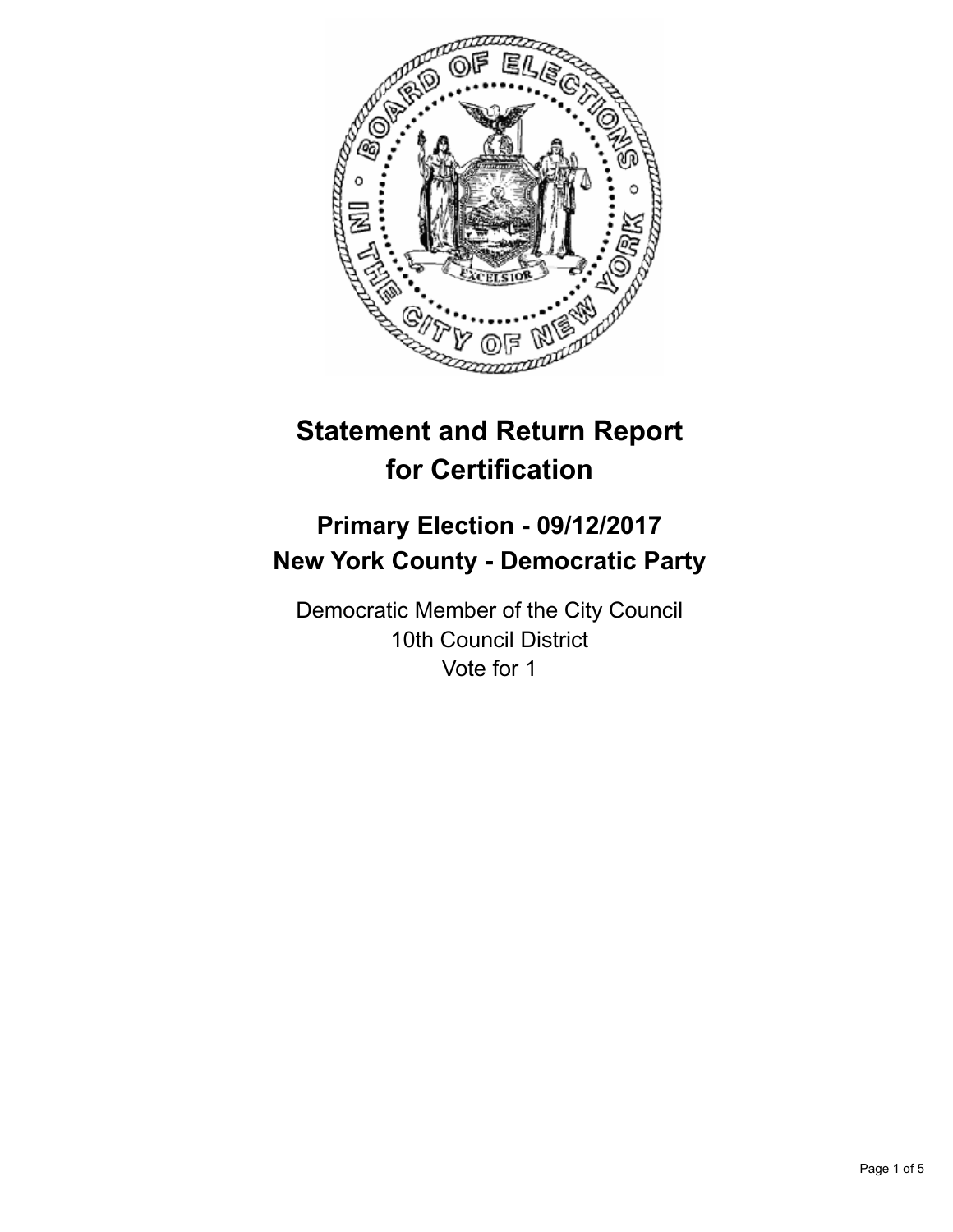

### **Assembly District 71**

| <b>PUBLIC COUNTER</b>                                    | 3,346          |
|----------------------------------------------------------|----------------|
| MANUALLY COUNTED EMERGENCY                               | 0              |
| <b>ABSENTEE / MILITARY</b>                               | 49             |
| <b>AFFIDAVIT</b>                                         | 36             |
| <b>Total Ballots</b>                                     | 3,431          |
| Less - Inapplicable Federal/Special Presidential Ballots | 0              |
| <b>Total Applicable Ballots</b>                          | 3,431          |
| YDANIS RODRIGUEZ                                         | 1,621          |
| <b>JOSUE PEREZ</b>                                       | 1,361          |
| FRANCESCA M. CASTELLANOS                                 | 289            |
| <b>BARACK OBAMA (WRITE-IN)</b>                           | 1              |
| CARLOS DANGER (WRITE-IN)                                 | 1              |
| CAROLINE TRUEBLOOD (WRITE-IN)                            | 1              |
| DIANNE L MACK (WRITE-IN)                                 | 1              |
| ELIZABETH RITTER (WRITE-IN)                              | $\overline{2}$ |
| <b>GEORGE ESPINAL (WRITE-IN)</b>                         | $\overline{7}$ |
| HENRY JAMESON (WRITE-IN)                                 | 1              |
| KYLE ISHMAEL (WRITE-IN)                                  | 1              |
| MARY WILL (WRITE-IN)                                     | 1              |
| NICOLE O'BRIEN (WRITE-IN)                                | 1              |
| ROBERT JACKSON (WRITE-IN)                                | 1              |
| SEAN CARTER (WRITE-IN)                                   | 1              |
| SUATI LELYVELD (WRITE-IN)                                | 1              |
| <b>Total Votes</b>                                       | 3,291          |
| Unrecorded                                               | 140            |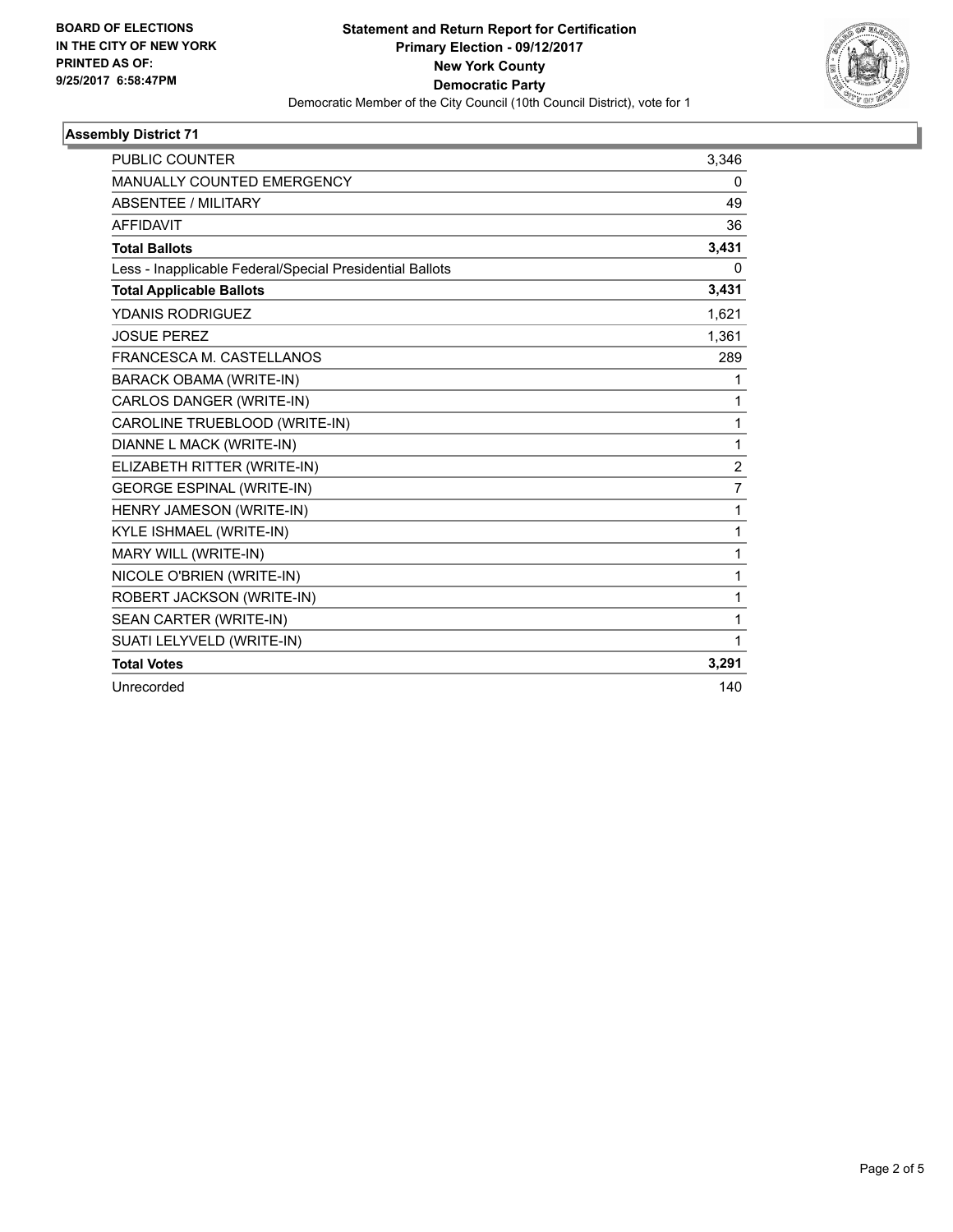

### **Assembly District 72**

| <b>PUBLIC COUNTER</b>                                    | 9,108 |
|----------------------------------------------------------|-------|
| MANUALLY COUNTED EMERGENCY                               | 0     |
| <b>ABSENTEE / MILITARY</b>                               | 167   |
| <b>AFFIDAVIT</b>                                         | 78    |
| <b>Total Ballots</b>                                     | 9,353 |
| Less - Inapplicable Federal/Special Presidential Ballots | 0     |
| <b>Total Applicable Ballots</b>                          | 9,353 |
| YDANIS RODRIGUEZ                                         | 5,853 |
| <b>JOSUE PEREZ</b>                                       | 2,379 |
| FRANCESCA M. CASTELLANOS                                 | 596   |
| <b>BERNIE SANDERS (WRITE-IN)</b>                         | 1     |
| <b>BILL PERKINS (WRITE-IN)</b>                           | 1     |
| <b>BOBBY SANABRIA (WRITE-IN)</b>                         | 1     |
| <b>GEORGE ESPINAL (WRITE-IN)</b>                         | 21    |
| <b>GEORGE FERNANDEZ (WRITE-IN)</b>                       | 1     |
| JOHN ERVIN ROGERS (WRITE-IN)                             | 1     |
| JUDITH AMARO (WRITE-IN)                                  | 1     |
| KIRK MILLER (WRITE-IN)                                   | 1     |
| MANNY DE LOS SANTOS (WRITE-IN)                           | 3     |
| NICHOLAS T. MARTINEZ (WRITE-IN)                          | 1     |
| PIO TEJADA (WRITE-IN)                                    | 1     |
| UNATTRIBUTABLE WRITE-IN (WRITE-IN)                       | 6     |
| UNCOUNTED WRITE-IN PER STATUTE (WRITE-IN)                | 1     |
| <b>Total Votes</b>                                       | 8,868 |
| Unrecorded                                               | 485   |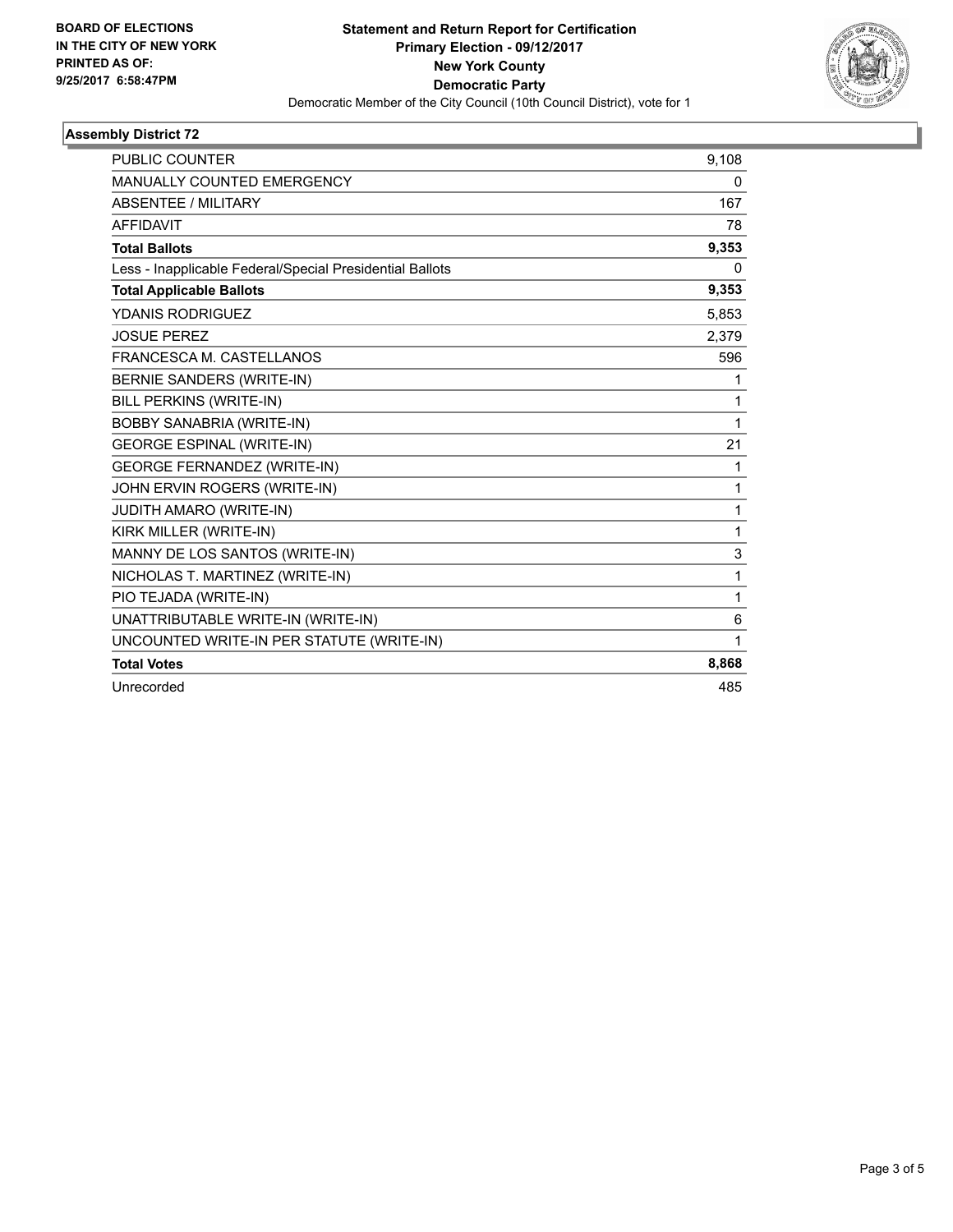

#### **Total for Democratic Member of the City Council (10th Council District) - New York County**

| PUBLIC COUNTER                                           | 12,454      |
|----------------------------------------------------------|-------------|
| MANUALLY COUNTED EMERGENCY                               | 0           |
| <b>ABSENTEE / MILITARY</b>                               | 216         |
| <b>AFFIDAVIT</b>                                         | 114         |
| <b>Total Ballots</b>                                     | 12,784      |
| Less - Inapplicable Federal/Special Presidential Ballots | 0           |
| <b>Total Applicable Ballots</b>                          | 12,784      |
| YDANIS RODRIGUEZ                                         | 7,474       |
| <b>JOSUE PEREZ</b>                                       | 3,740       |
| FRANCESCA M. CASTELLANOS                                 | 885         |
| BARACK OBAMA (WRITE-IN)                                  | 1           |
| BERNIE SANDERS (WRITE-IN)                                | 1           |
| BILL PERKINS (WRITE-IN)                                  | 1           |
| <b>BOBBY SANABRIA (WRITE-IN)</b>                         | 1           |
| CARLOS DANGER (WRITE-IN)                                 | 1           |
| CAROLINE TRUEBLOOD (WRITE-IN)                            | 1           |
| DIANNE L MACK (WRITE-IN)                                 | 1           |
| ELIZABETH RITTER (WRITE-IN)                              | 2           |
| <b>GEORGE ESPINAL (WRITE-IN)</b>                         | 28          |
| GEORGE FERNANDEZ (WRITE-IN)                              | $\mathbf 1$ |
| HENRY JAMESON (WRITE-IN)                                 | 1           |
| JOHN ERVIN ROGERS (WRITE-IN)                             | 1           |
| JUDITH AMARO (WRITE-IN)                                  | 1           |
| KIRK MILLER (WRITE-IN)                                   | 1           |
| KYLE ISHMAEL (WRITE-IN)                                  | 1           |
| MANNY DE LOS SANTOS (WRITE-IN)                           | 3           |
| MARY WILL (WRITE-IN)                                     | 1           |
| NICHOLAS T. MARTINEZ (WRITE-IN)                          | 1           |
| NICOLE O'BRIEN (WRITE-IN)                                | 1           |
| PIO TEJADA (WRITE-IN)                                    | 1           |
| ROBERT JACKSON (WRITE-IN)                                | 1           |
| SEAN CARTER (WRITE-IN)                                   | 1           |
| SUATI LELYVELD (WRITE-IN)                                | 1           |
| UNATTRIBUTABLE WRITE-IN (WRITE-IN)                       | 6           |
| UNCOUNTED WRITE-IN PER STATUTE (WRITE-IN)                | 1           |
| <b>Total Votes</b>                                       | 12,159      |
| Unrecorded                                               | 625         |